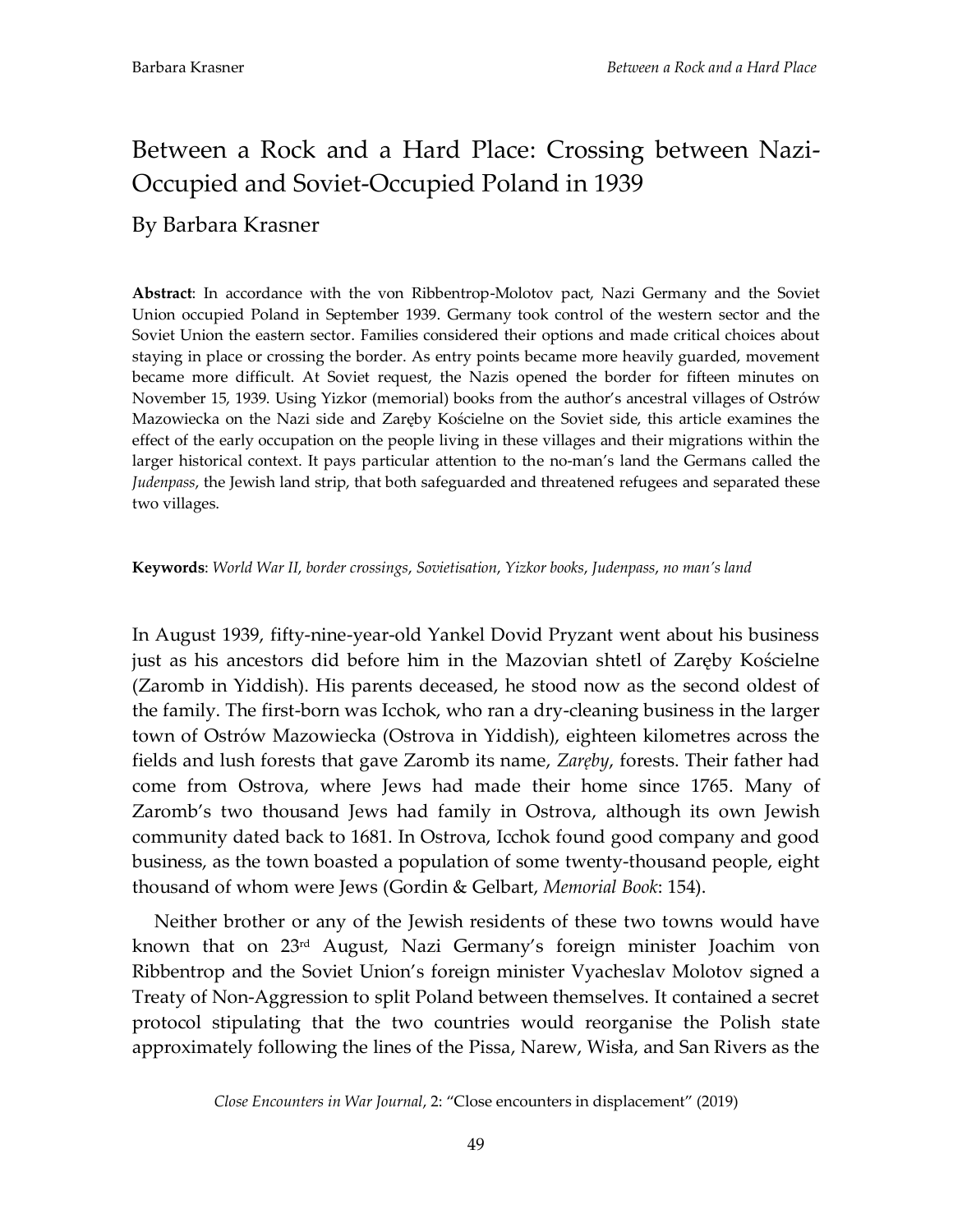boundaries for their respective spheres of interest (General Sikorski Historical Institute, *Documents on Polish-Soviet Relations*: I, 40). It was amended on 28<sup>th</sup> September with the German-Soviet Boundary and Friendship Treaty to roughly use the Bug River as the demarcation boundary between western Poland and eastern Poland.<sup>1</sup> A confidential protocol to this agreement addressed the transfer of persons of German descent to the Reich and the transfer of those of Ukrainian and Byelorussian descent to the Soviet Union (51).

After the smoke from Nazi bombs cleared, Ostrova became part of Germanoccupied western Poland. On 17<sup>th</sup> September, the Soviet army claimed Zaromb and other towns in eastern Poland. The space between the Pryzant brothers and the two towns became a no-man's land. The Pryzants exemplify how fate placed them between a rock and hard place. Should they stay in Ostrova? Stay in Zaromb? Cross from western to eastern Poland? Should they travel farther east into the Soviet Union's interior? Key to responding to these questions are first-hand accounts of survivor testimony in the Ostrova and Zaromb Yizkor (memorial) books and a larger historical context that frames these accounts.

### **Ostrów Mazowiecka in Nazi-occupied territory**

The Nazis arrived in Ostrova with swastika-laden tanks and machine-gun-armed motor squads on 8<sup>th</sup> September after several days of bombing. SS members followed, possibly members of *Einsatzkommando* 2 of *Einsatzgruppe* V (Roth & Schmidt, *Judenmord*: 22). Ostrova's Jews quickly realised this occupation was going to be vastly different from the one they experienced during World War I. The Germans now murdered Ostrova's Jews quickly. As survivor Chana Lewitt observes, "as soon as the Germans arrived in Ostrowa, they began shooting everywhere. They even shot dogs and cats. My friend, who looked out of a small window in the attic of her house thinking that she could see the Germans, but they could not see her, was immediately shot" (512). During that first night, the Germans stole into Jewish homes and grabbed the men. They killed more people. In these first few days, the number of Jews in Ostrova swelled as refugees arrived from neighbouring communities of Ostrołęka, Rozan, Myszyniec, and Komorowo carrying baskets and bundles. The Ostrova Jewish community established a fund to help feed and house the refugees.

On the morning of  $10<sup>th</sup>$  September, the German Security Police called in Rabbi Jakob Zynger and congregation secretary Tuwia Makower. The two men were forced to cut off each other's beards. Then the police ordered Ostrova's Jewish men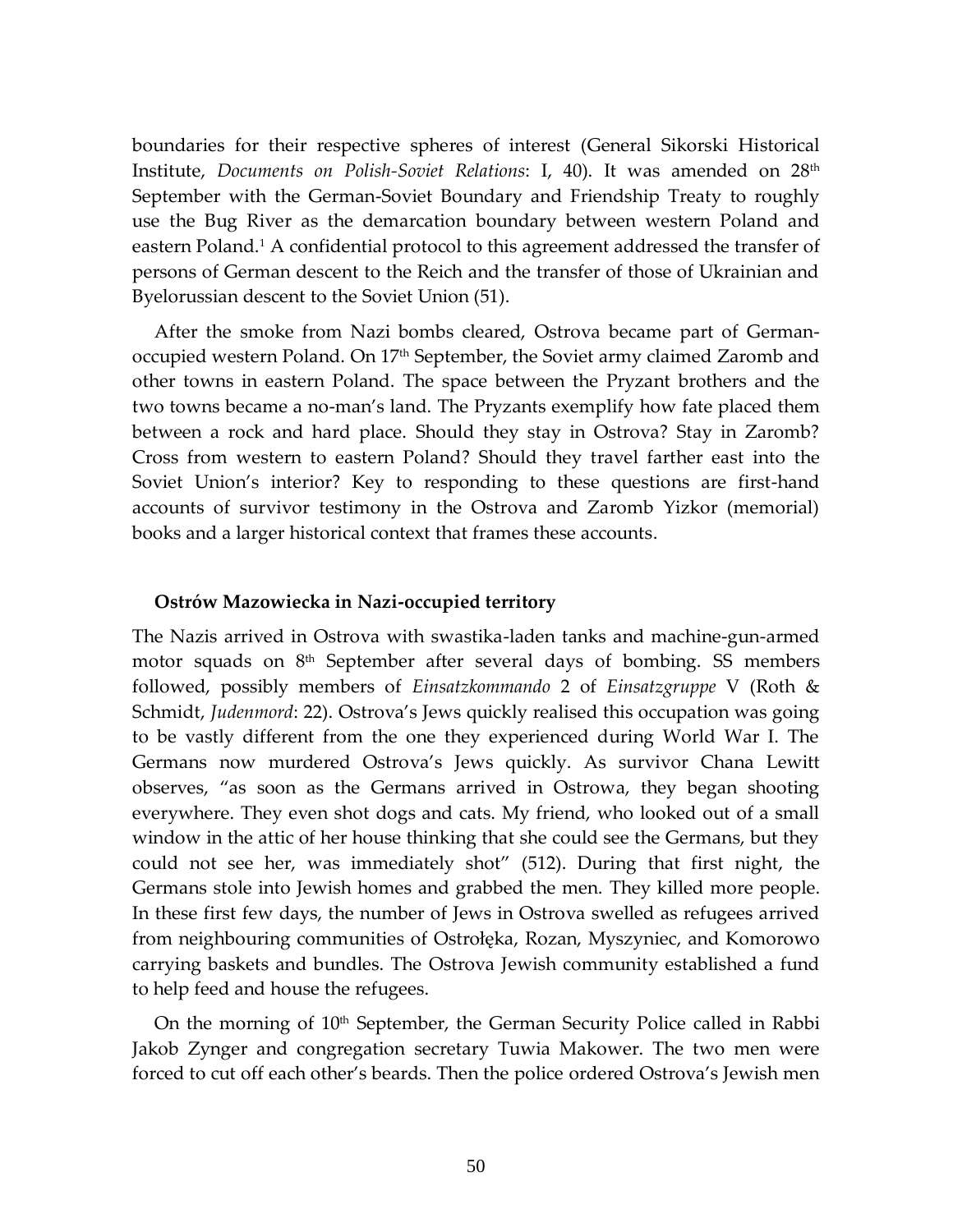between the ages of sixteen and sixty to gather at City Hall at noon. Survivor Jakob Widelec recounts, "those who do not come will be shot immediately. The news spread with lightning speed through the city and everyone was frightened. Nobody was able to make up his mind whether to go or not" (491). Widelec watched as Nazis began to storm homes by eleven am and drag out the men. By four pm, the old marketplace filled with thousands of men, including the male refugees from surrounding towns, all with hands in the air. They marched en masse to the Polish gymnasium and shooting broke out, killing twenty-one and injuring twelve. The crowd quickly dispersed.

During the following few days, the Nazis looted Jewish businesses, giving away food and merchandise to the local Polish population, who "with beaming faces, stand eagerly waiting to take their share of the stolen goods" (492). The Nazis also desecrated synagogues and study houses. On Rosh Hashonah, the High Holy Jewish New Year celebration, the Nazis coerced many men into labour, breaking the religious law. Several did not return. Others managed to stay put and observed the sacred holiday in cellars.

Movement across the border appeared somewhat unchallenged and fluid during the early days and weeks of Nazi occupation. Noted Israeli historian Dori Levin claims, "the Soviet Union still allowed nearly free access to and exit from the areas under their control" (*The Lesser of Two Evils*: 6). The Red Army assisted refugees. Jews were able to escape to Zambrów, a town of more than twentythousand people located thirty-two kilometers east on the Soviet side. Max Mishna, a printer's apprentice, left Ostrów Mazowiecka in early September with his uncle. He recounts that at the border three kilometres away, "the Germans didn't ask nothing. We went through" (USC Shoah Foundation, "Max Mishna": Segments 19-23). Refugees also set out for Szumowo, Zaromb, and farther eastern destinations such as Białystok and Slonim.<sup>2</sup>

On  $17<sup>th</sup>$  September, some refugees returned with the news that the Russian Army was advancing. Widelec remembers, "the border between Germany and the Soviet Union will be at the Bug River. This means that Ostrowa will belong to the Russians. People were hugging each other and crying tears of joy" (Gordin & Gelbart, *Memorial Book*: 493). But on the night of Yom Kippur, the Day of Atonement, as the more religious Jews began Kol Nidre services, Nazi trucks arrived. They herded these Jews onto the trucks and drove them to the *sadzawke*, the natural pond. The Nazis instructed these men on the holiest night of the Jewish year to clean the trucks using their religious clothing as their washcloths.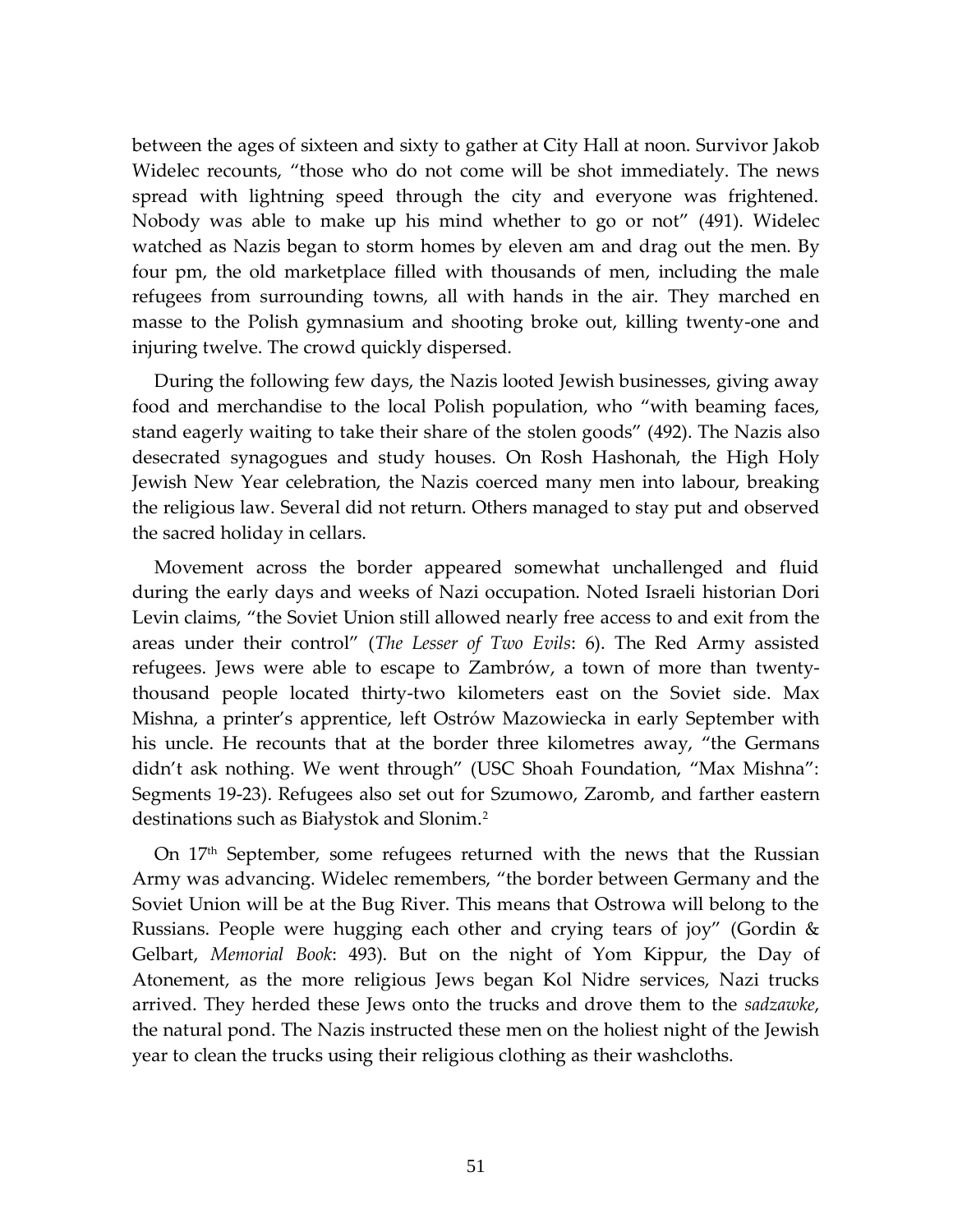Survivor Eliezer Knysinski describes:

The greater part of the Jewish population had the opportunity to go to Zambrow, that had been taken by the Russians. None of them were eager to leave everything they had work for and run off with small children into the forests, without good reason. A few weeks later, when the town was full of refugees from surrounding villages, the Jews began to go across the border that was one kilometer from us. (508)

Chana Lewitt points out that even knowing what the Nazis were capable of, deciding to leave remained a complex consideration. She explains, "everyone still hoped, maybe, maybe. That is why hundreds of Jews did not want to leave Ostrowa where they had always made their home. Families separated" (513). Others believed the war would last only a few weeks.

On 27th September, after more Jews from neighbouring Pułtusk arrived, one member of Ostrova's Jewish community heard on a forbidden radio that the Nazi/Soviet border was to be drawn at the Zambrów forest. Remaining Jews had difficult and heart-wrenching decisions to make. Widelec observes, "the majority of Jewish Ostrowers have decided to leave the city […] The Nazis announced that all inhabitants who come from the eastern provinces under Soviet control are allowed to apply for a special permit in order to travel home" (495). Widelec applied for this permission, lying that he had come from Białystok. He received his permit immediately on 2nd October and traveled to Zambrów.<sup>3</sup>

German historians Markus Roth and Annalena Schmidt submit that escape movements to the east were typical of the border regions in the east of Germanoccupied Poland. Holding the largest Jewish population in the area, Ostrova attracted refugees. In some places, the local occupation forces coerced Jews to move along. These forces included the SS, police branches, and the Wehrmacht (*Judenmord*: 25-26). The demarcation line between the two occupations remained ill-defined until the German-Soviet Boundary and Friendship Treaty finalised it on 28th September in Moscow.

Dwojra Elson and her family escaped from the bombing of their own village to Ostrova where they had relatives. She writes, "the Russians arrived. Then they left and the Germans arrived. People were saying that the Germans would leave and the Russians would return" (517). According to her account, many Jews had managed to flee over the border to the Russians. Some Jews too old and weak or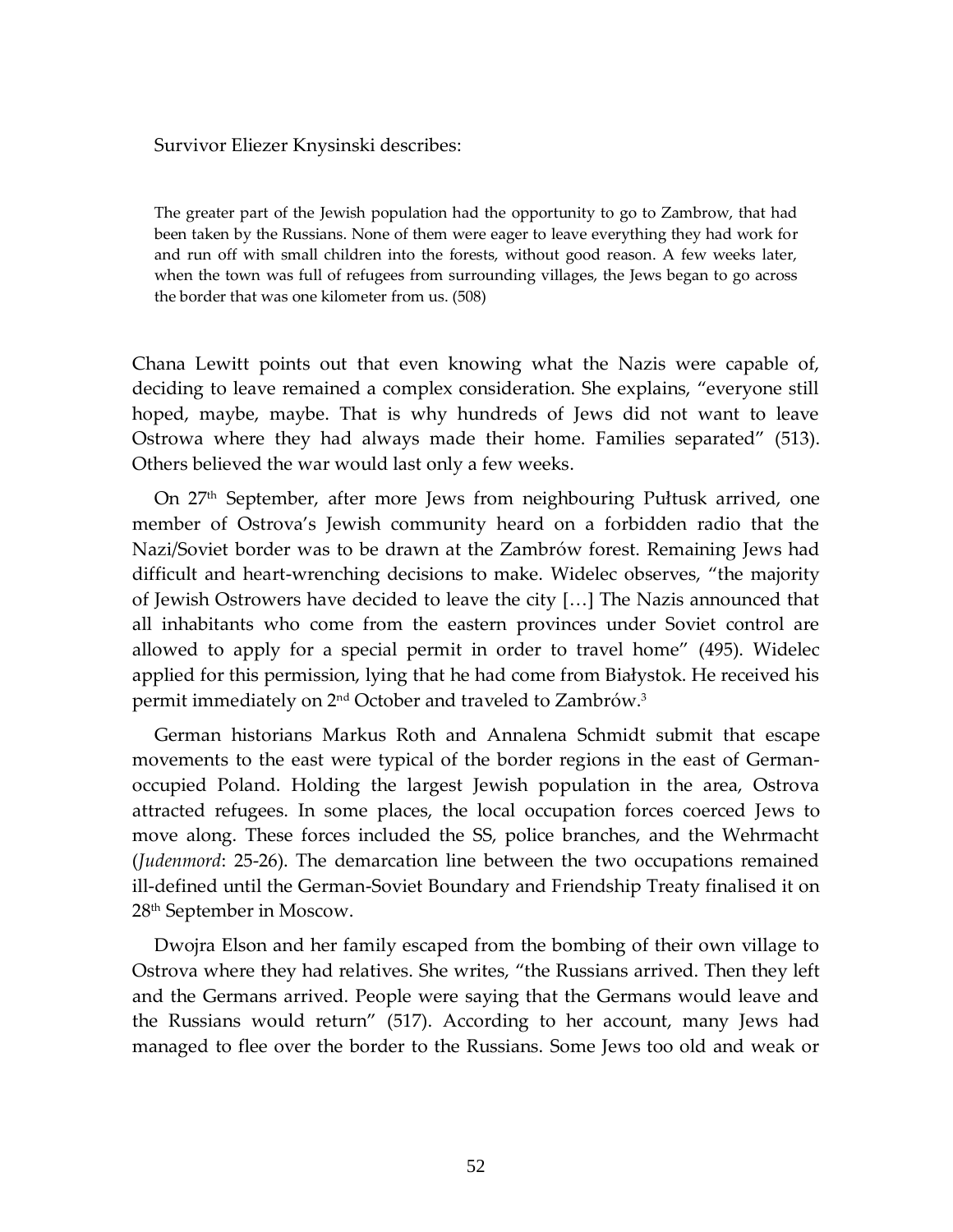families with small children waited for the Russians to return. In this border confusion, Elson recalls:

After a month all the Jews were ordered to gather on the square outside town and from there they would be driven to the Soviet border […] About two hundred Jews gathered on the square and were shot to death and some were buried alive. Afterward they paved the square with asphalt and made it a bus station (517).

Shoshana Makovitzky Ron-Fisherman and her family shared a similar experience. On Friday, September 1, 1939, Jewish families prepared for the Sabbath. In the Mazovian village of Kadzidło, Ron-Fisherman's father went to the farm to buy chickens. Her mother was making challah. A vehicle armed with a loudspeaker announced everyone had to evacuate within a few hours. Ron-Fisherman's mother made the decision to throw everything in a wagon and head by foot to Ostrołenka. Her father found them by the bridge there. They journeyed to Ostrova, where they lay in one of the synagogues with many refugees from neighbouring towns and farms, with hunger, and with lice. Ron-Fisherman's father paid some Poles to help them cross the border. She and her brother hid in the hay of a wagon until they reached the city of Lomża on the Soviet side, where her mother had family (USC Shoah Foundation, "Shoshana Ron-Fisherman": Segment 21, Segment 28-31).

It may have been the Hubert family who helped the Makovitzky family. Its home and farm lay close to Ostrów Mazowiecka near the border. The family earned a reputation for helping and never understood how refugees already knew they would actively facilitate escape. Mr. Hubert met the refugees at the border and then provided shelter before escorting them in a horse cart to the Małkinia train station. No names were given. Assisting Jewish refugees came with risks, of course. One day the Nazis discovered four Jewish men in the Hubert barn and took them behind the building. They demanded Mr. Hubert to bring a shovel. They ordered the Jews to strip and dig a pit. Both Mr. Hubert and his wife begged for their collective lives. The Nazis did not shoot, but they took the Jews away. The Gestapo eventually caught up with Mr. Hubert. They arrested him and took him to Ostrów Mazowiecka. Mr. Hubert's ability to speak fluent German undoubtedly helped him. He returned home covered in bruises. But even beatings did not deter Mr. Hubert. He continued to help guide refugees to relative safety while also safeguarding their valuables (Hubert Family).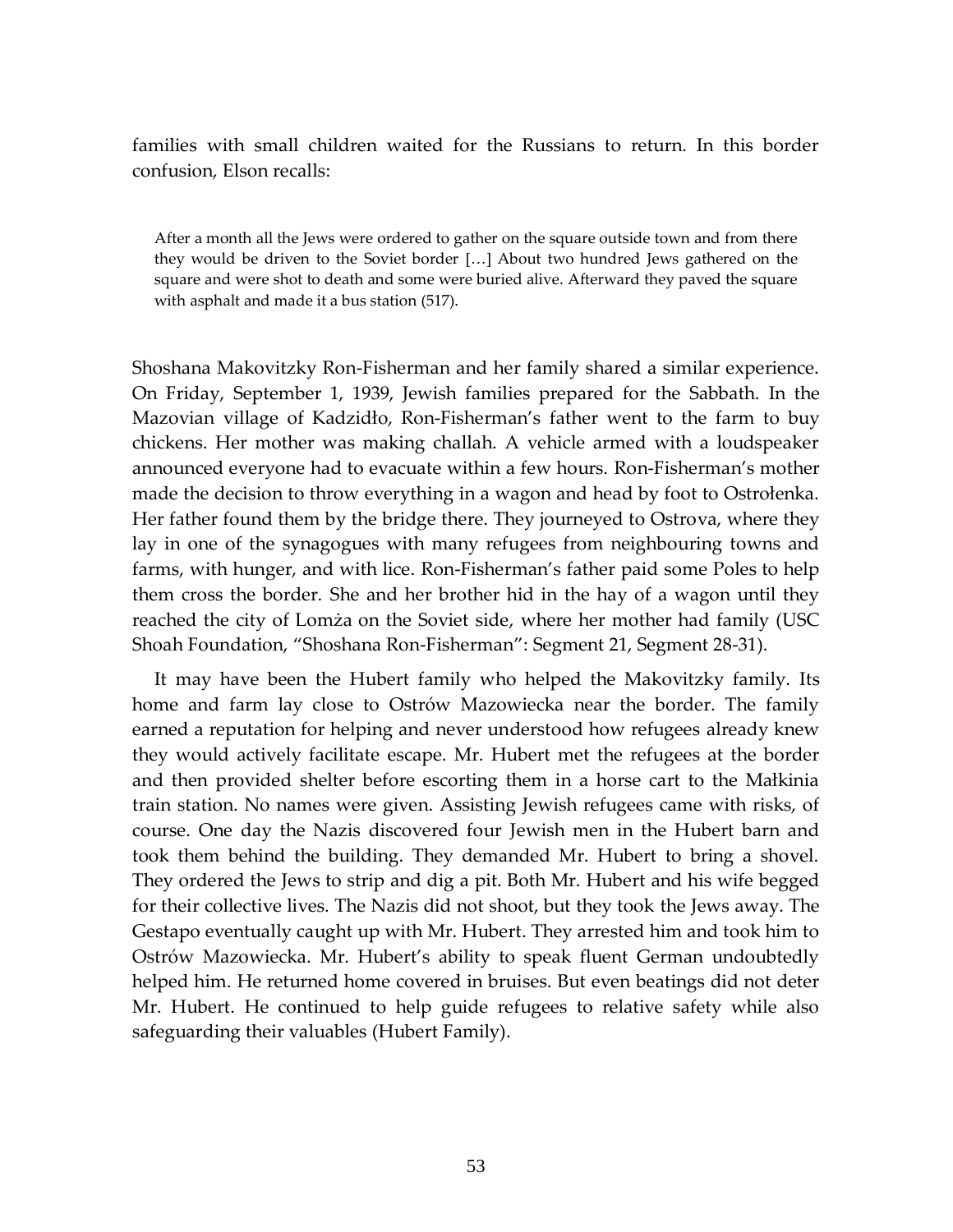Not crossing into Soviet territory brought severe consequences and brutality. By 5 th November, only about five hundred Jews remained in Ostrova. One survivor account narrates that a business dispute erupted between Polish customer Antak Bezhestak and wallpaper shop owner Berel Tejtel, who no longer had any inventory since the looting of Jewish businesses. In retaliation, the customer set the Tejtel's house on fire and the fire spread. Bezhestak informed the Germans that Tejtel set the town on fire. This was just the excuse the Nazis needed. On orders from SS-Obergruppenfũhrer Friedrich-Wilhem Krũger in Kraków, Fourth Police Commander Colonel Brenner conducted an "investigation" and found the Jews, including women and children, to be guilty of arson. They were sentenced to death. The Wehrmacht and SD personnel forced the remaining Jews – numbers vary from five-hundred-sixty to seven hundred – into the ice cellar of the Tejtel brewery. Local Poles received compensation of one złoty for each Jew captured. As survivor Chaim Slomka recalls, "there was no lack of volunteers" (Gordin & Gelbart, *Memorial Book*: 505). The Jews remained locked in that cellar for some time, although accounts range from overnight to several days. Then on the afternoon of 11th November, the day of Polish independence and Shabbat, members of the East Prussian police unit loaded the Jews onto trucks headed for the Warszawer Forest two kilometres outside town. The men journeyed first and were stripped naked. They were forced to dig a pit. Machine guns pummeled all but six of them. The surviving six threw the bodies of their family and friends into the mass grave. The Germans blindfolded the women and maneuvered them to the side of the grave. The women were forced to their knees and then shot. Bayonets impaled the children who had fallen from the women's arms. By seven am the following morning, the task now completed, the final six joined the others.<sup>4</sup>

#### *Judenpass* **– the no man's land**

News of Nazi atrocities traveled via refugee word of mouth. Soviet authorities intentionally cut off their occupied Jewish communities from all sources of information about Nazi policies. Polish-born Holocaust survivor and Israeli historian Ben-Cion Pinchuk asserts, "the atmosphere created in the wake of the pact made the Jews less aware of the danger inherent in Nazism" (*Sovietisation and the Jewish Response*: 131). Of Poland's three million Jews, 1,2 million lived in the eastern sector and that number was mushrooming with refugees (Pinchuk, *Shtetl Jews*: 10).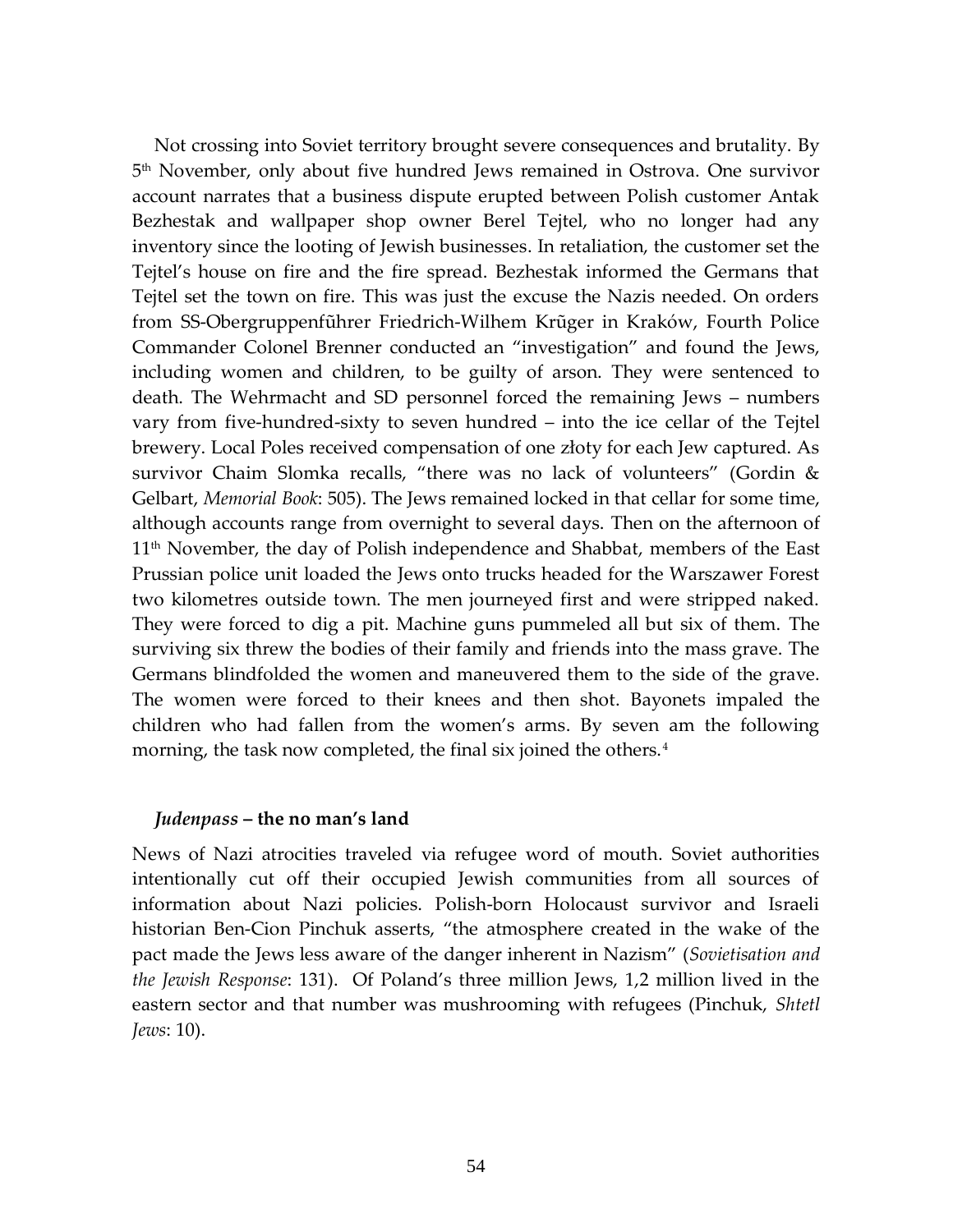Warsaw refugee Dora Goldszajder Fajgman and her family expected to come into a village after crossing the bridge over the River Bug out of Nazi control. But she remembers, "When we came to the other side, there was this part of land, who didn't belong to them [Germans] and not to them [Soviets], no-man's land" (USC Foundation, "Dora Fajgman": Segment 8). Not knowing exactly what to do, the family carefully watched the others there. One group headed to the forest. The Goldszajders followed and came to Zaręby Kościelne. There they waited a day for the train to Białystok.

Zaręby Kościelne, described by Polish-born writer and Yiddish press editor Mordechai Canin "as big as a yawn" (Gordin & Gelbart, *Memorial Book*: 820), was only eighteen kilometres away. Refugees fled through no-man's land and stories quickly spread to the Soviet side of Nazi atrocities. The forests filled with *bezhenstses*, refugees. Survivor Gershon Liberman believed as many as ten thousand Jews could be found in the Judenpass in December 1939 (Dorfman and others, *Zaromb Journal*: 26-27). Canin calls special attention to Zaromb. Writing in 1952 when he visited more than thirty Polish villages, he contends this one streetlamp-shtetl became renowned in Poland because:

During the partition of Poland in 1939, Zaromb became the last outpost before the Soviet border. Zaromb became Soviet, but its neighbour Malkinia (Yiddish, Malkin) was in the hands of the Germans. The five-kilometer area between Zaromb and Malkin was a "no-man's land" and became a dark hell for the Jews who wanted to save themselves from Hitlerism. (Gordin & Gelbart, *Memorial Book:* 821)

The Germans called this no-man's land the *Judenpass* (Dorfman and others, *Zaromb Journal*: 26), the Jewish land strip. According to Canin, hundreds of terrified and beaten refugees remained in "no man's land" with no food. They were afraid to go back home and the Soviets would not allow them to move forward. Canin characterises these refugees as "broken nobodies" (Gordin & Gelbart, *Memorial Book*: 822). He presents the Jews of Zaromb as heroes. He valorises,

the Zaromber Jews organized rescue expeditions to bring the Jews to Zaromb. The entire village became part of the rescue effort. Using back roads the Jews stole into the forest to get the unlucky refugees, Jews with frozen feet, frozen noses and ears, and especially Jews who were mentally broken…In those days it seems that the Zaromber Jews had a special mission from the 'Lord of the Universe. (822)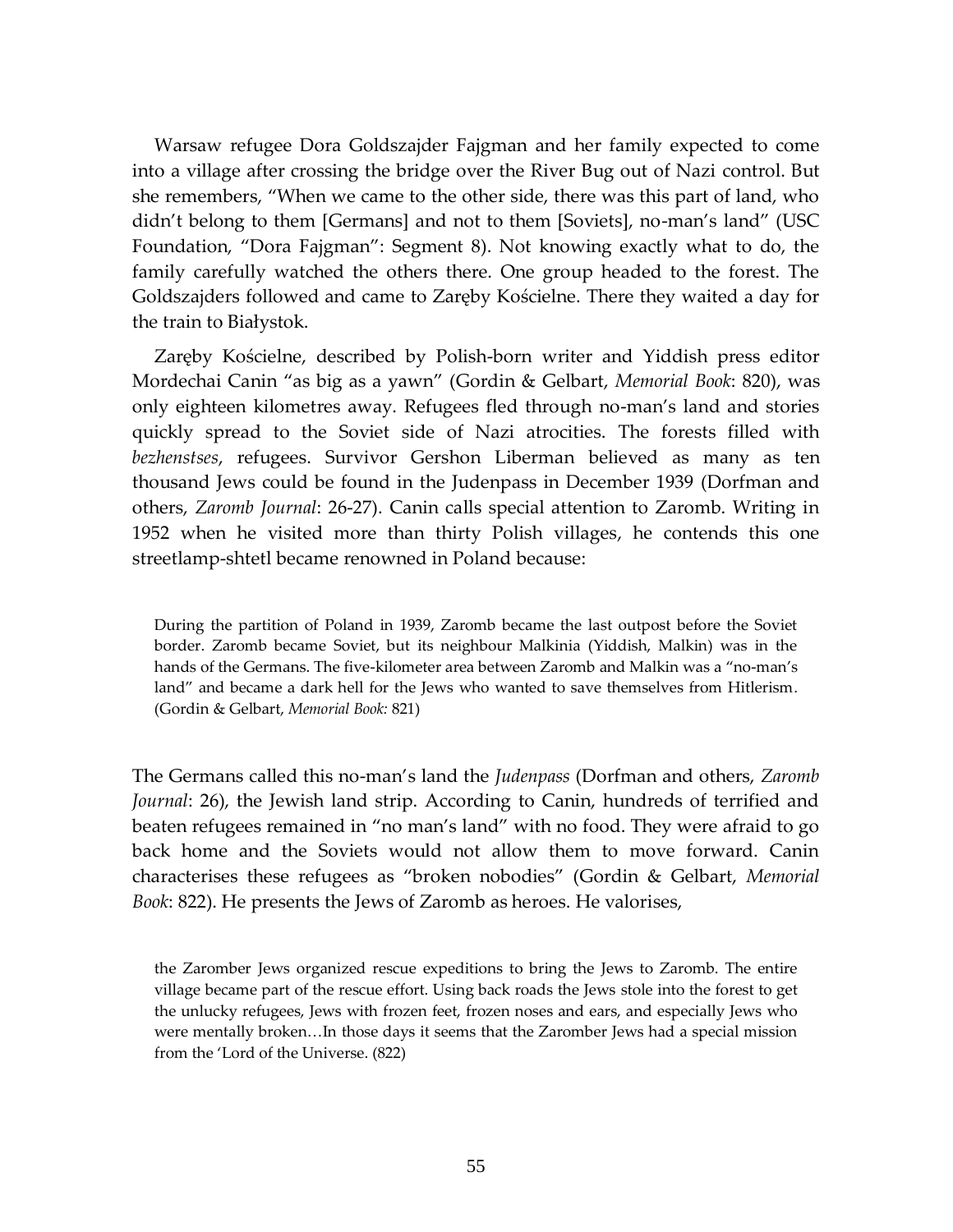News of Zaromber rescue traveled with the refugees as they journeyed farther east within Soviet territory to Białystok. He writes, "the world had never heard of this Zaromb in the sticks…" (822).

Gershon Liberman writes a similar account: "The forests around Zaromb are full of Jews […] Many have been there several nights up to several weeks, waiting their turn to board a train" (Dorfman and others, *Zaromb Journal*: 25). In the forests, the refugees established a rhythm of sorts. Children hunted for kindling so their mothers could cook in their makeshift kitchens. Smoke and smells of different foods in preparation rose to the treetops.

From Zaromb, refugees like the Goldszajders could board trains heading east. Zaromb's train station, built in 1921, lay three kilometres outside town, adjacent to Leshner Forest. Along these tracks the Soviet trains bore large five-pointed Russian stars and operated round the clock. A portrait of Stalin sat above the star while two large red flags snapped on either side. For the refugees, this sight comforted them, if only initially, issuing "Welcome." The trains were so crowded, a friend of Dora Goldszajder pushed her head first through an open window. Liberman recalls hyperbolically, "this is how hundreds of thousands of Jews got through the Zaromb chapter of their journey. In far away Siberia, Magnitogorsk [sic], Ural, and in all the far corners of the enormous land of the USSR, Polish Jews recalled Zaromb with a blessing on their lips" (25). Small as it was, Zaromb earned a reputation as a major transit station. It, like many shtetl communities "showed greater concern and devoted more energy to helping the refugees than one could find in the larger towns" (Pinchuk, *Shtetl Jews*: 108).

October 1939 stimulated several policy questions for the Soviets. Though its agreement in the Ribbentrop-Molotov treaty carried forth the Soviet claim that it wanted to rescue and free oppressed Belorussians and Ukrainians living in Poland, did the allowance of Jewish refugees to cross the border mean the USSR also wanted to rescue Jews? Pinchuk maintains that it most assuredly did not (105). Still in October, Soviet authorities did nothing to stop wholesale border crossings, such as the entire Jewish communities of Ostrołęka and Brok forced by the Nazis to enter the Soviet side. An account of this border crossing from the Ostrołęka Yizkor book recalls, "the Russians received us cordially, offered us cigarettes and candies"  $(105).5$ 

### **Fifteen minutes to run**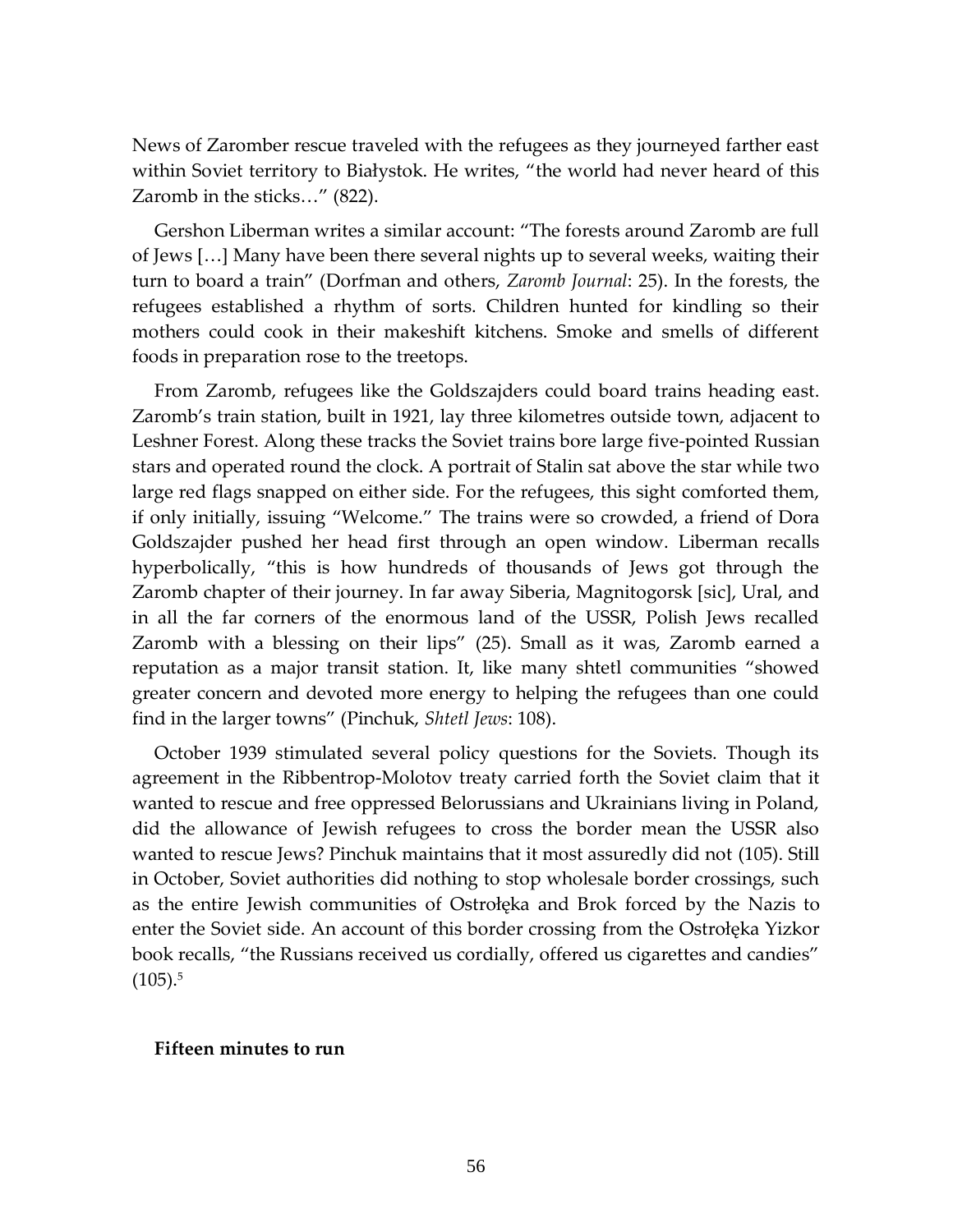However, Soviet patience wore thin by mid-November. On 15<sup>th</sup> November 1939, the Soviets lodged an official protest against Germans forcing refugees across the border (106; Sierkirski, *The Jews in Soviet-Occupied Eastern Poland*: 112). The Nazis opened the border for fifteen minutes that same day, four days after the mass execution of Ostrova's Jews. Zaromb survivor and refugee guide Gershon Liberman writes:

People ran. Some were carrying weaker ones on their shoulders. The officers could not control the situation. Young people from Zaromb went into the no-man's land strip and yanked children out of the tightly-pressed mob, bringing them back through the wire fence. They took bundles and threw them over into the Russian side. The people of Zaromb did everything in their power to ensure that as many Jews as possible got through in those 15 minutes. (Dorfman and others, *Zaromb Journal*: 26-27) 6

Even for the most skilled athlete, running eighteen kilometres in fifteen minutes while carrying burdens would have been a feat.

Polish and Eastern European history specialist Maciej Sierkirski notes that by December 1939, the frontier was nearly sealed, preventing the return or the escape of many central Poland refugees who became disillusioned on the Soviet side (*The Jews in Soviet-Occupied Eastern Poland*: 113). This movement west, which in hindsight appears counterintuitive, receives reinforcement from historian Jan Grabowski, who references the border escapes briefly in his discussion of southeast Polish ghetto in Dąbrowa Tarnowska. He writes, "in the first months of the war, several hundred local Jews fled eastward, under the Soviet occupation. Some of them stayed in the Soviet Union, while others – terrified of the economic and political conditions in the East – trickled slowly back to Dąbrowa during the fall and winter of 1939" (*Hunt for the Jews*, 25). This corroborates the first-hand accounts from the Zaromb memorial book as well as Canin's from the Ostrova memorial book.

Yet, Liberman's account clearly indicates refugees ran east from the Nazi to the Soviet side. Irrespective of direction, Mazovian Jews found themselves caught between a rock and a hard place. But there was more to their dilemma than they knew. They served as pawns in pan-national games.

Germany relied on the Soviet production of raw materials and the return of ethnic Germans living in the USSR. The Soviets wanted to repatriate Belorussians and Ukrainians living in German territories. On 16<sup>th</sup> November, an agreement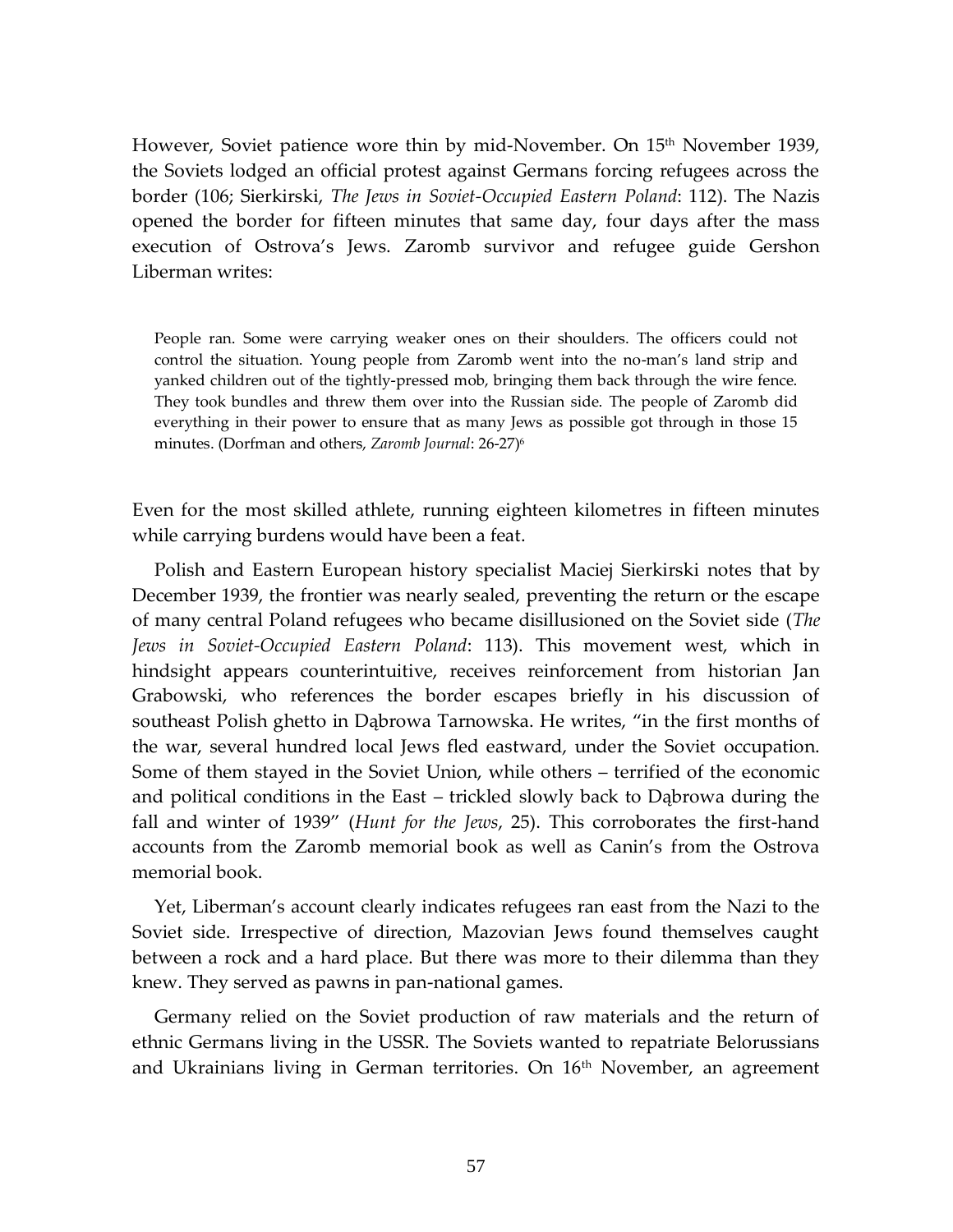between the two countries went into effect wherein their respective ethnic populations could officially migrate "home" (General Sikorski Historical Institute, *Documents on Polish-Soviet Relations*: I, 53). However, for the Germans this agreement also provided the means through which they could legally transfer Polish Jews across the Soviet border (Pinchuk, *Shtetl Jews*: 106).

Tensions flared on both sides. In early December, Field Marshal Wilhelm Keitel issued a formal complaint about "repeated wrangles" on the border between the Soviet Union and Nazi Germany that required German Army intervention. In a 5<sup>th</sup> December memorandum, Reich State Secretary Ernst von Weizsäcker writes, "the expulsion of Jews into Russian territory, in particular, did not proceed as smoothly as had apparently been expected" (U.S. Department of State, *Documents on German Foreign Policy*: 489). Later that month, the Soviets continued to complain about Germany's deportation of Jews to Soviet land (560-561). Urged to take the Soviet complaints seriously and to hasten the return of ethnic Germans, the Reich practice of forcing Jews into Soviet territory ceased in early 1940.

#### **Refugees on the march**

By the end of November 1939, the Soviet border closed in Mazovia while it remained open elsewhere into 1940. Pinchuk claims, "the attitude of the Soviet guards differed from place to place. Occasionally hundreds and even thousands were allowed to cross the border" (106). Liberman continues his description of no man's land of December 1939. Małkinia Gestapo or local vandals entered the *Judenpass* to harass and attack the thousands of unprotected and hungry refugees stuck there. Young Zarombers staged stormings of the border on several occasions. They organised the Jews there into rows. With women and children leading the way, they waved a red flag with Stalin's portrait and sang the socialist anthem, the "International." They marched to the border and met up against the Soviet guard. Liberman notes, "the guards were disoriented and frightened. They alarmed their headquarters with an exaggerated report of 'ten thousand marching on us'" (Dorfman and others, *Zaromb Journal*: 26). The Soviets shot in the air. They pushed back against the mob and threatened to shoot to kill. But the refugees pushed forward and managed to get as far as the pine trees of Leshner Forest. Some people had been hit by stray bullets, but the majority of the horde found themselves now safe on the Soviet side.

Additional attempts to storm the border guards proved to be futile, however, as the Soviet units now received reinforcement. Still, the Nazis routinely inspected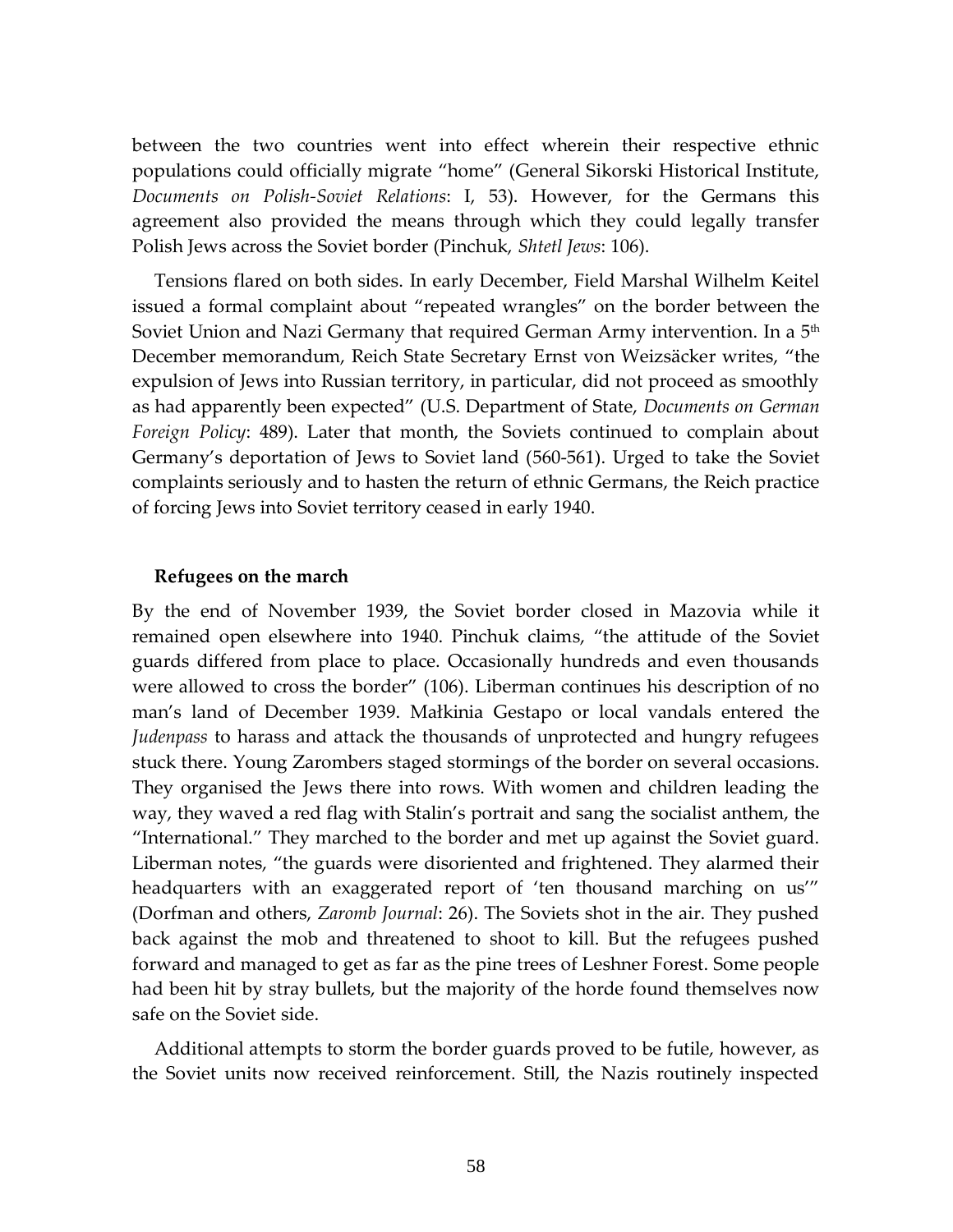the *Judenpass* and tried to force Jews back to the side they controlled. This maneuver contradicted other practices to force movement of Jews into Soviet territory and raises questions of motivation and intent. To the Russians, this was a pact violation and they insisted the Nazis leave no-man's land. Liberman writes, "Zaromb was like a boiling cauldron" (26). He notes a telegram from Stalin dictating, "let them [refugees] through" (26). Tensions between the two powers broiled with refugees as pawns.

Border protection intensified to present an ever-increasing physical obstacle. Even non-Jews required a special permit to cross into Soviet land after the USSR absorbed the eastern sector of Poland. Pinchuk cites stringent cases occurring in the Baltics and Belorussia in contrast to a more open border policy in Ukraine. People who could claim Soviet citizenship prior to 1939 gained permission to pass through (*Shtetl Jews*: 124).

# **Sovietisation**

Eastern Poland officially became the Soviet Union by 2nd November 1939. Pinchuk posits that the sizable number of refugees from the former Nazi-occupied section of Poland made their presence felt in urban centres "augmenting the numbers of the maladjusted and frustrated among the local Jewish community" (102). Refugees contributed to this aura of despair, feeling restless, uncertain, and always under some government's watchful eye. Pinchuk estimates about ten percent of Polish Jewry moved to the Soviet Union (103). 7

By entering the Soviet Union, Polish Jews encountered a different culture. This former eastern Poland for example, rightfully earned the reputation as being economically backward. Historian Jan Gross calls it "the backward half of a backward European county" (*Sovietisation of Western Ukraine*: 64). Nothing could be truer about Zaromb, a wagon-wheel of a shtetl with a market square and four spoked streets, one unnamed and all graveled.<sup>8</sup> To say the "back roads" of Zaromb was to be redundant. Even before World War II, it encountered economic depression, especially when the Poles enacted a boycott of Jewish goods in 1937- 1938. Zaromb Jews reached out to the American *landsmanshaft* (émigré/survivor town-based organisation) for relief. In its assessment of the situation, the American Jewish Joint Distribution Committee reported the town had two-hundred-fifty Jewish families and no good roads to connect it to neighbouring towns.<sup>9</sup> Yet, despite their many troubles, it is clear the Jews of Zaromb felt an obligation to help and save Jewish refugees filling the town and the forests. Many were family and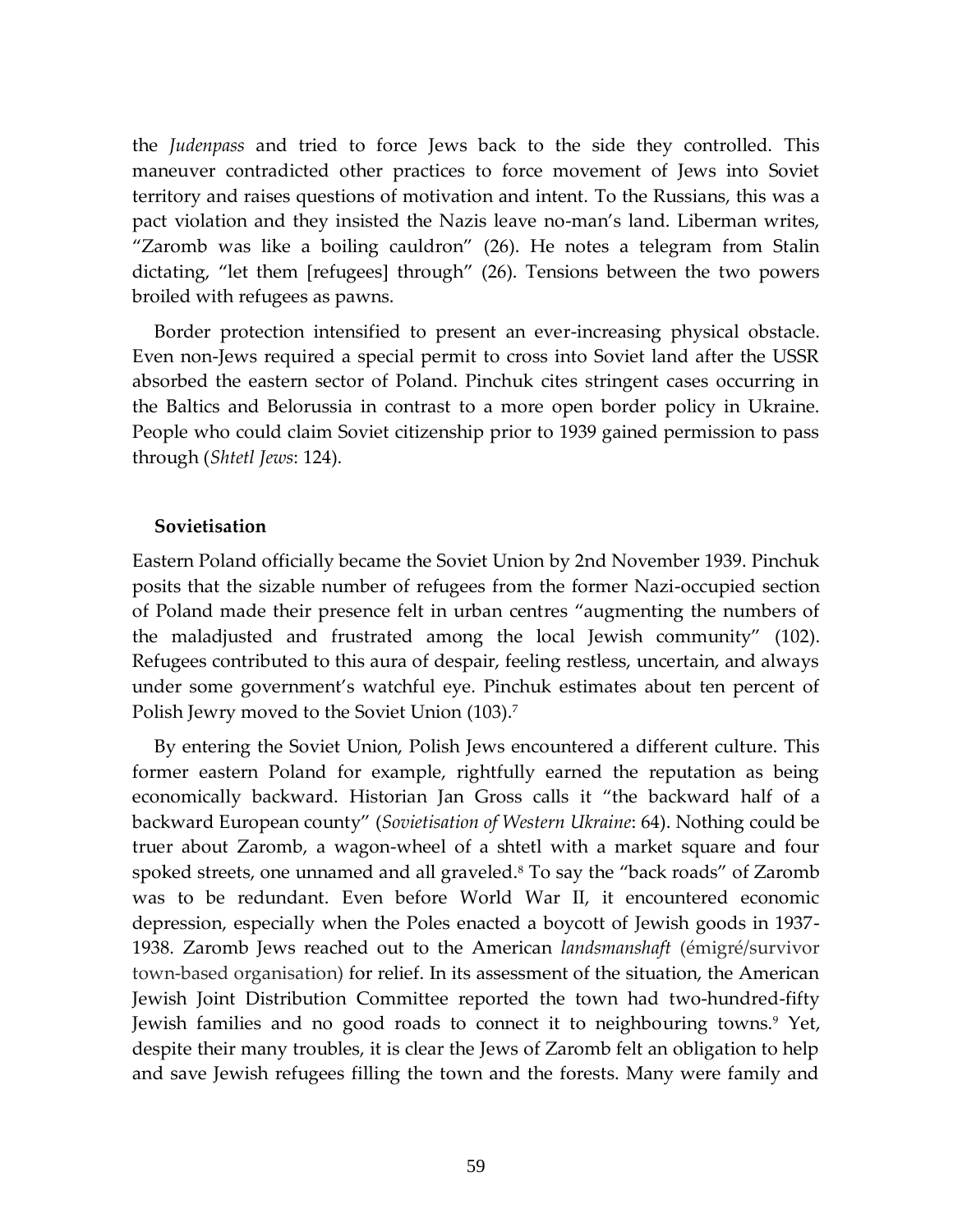friends. Liberman claims, "Acquaintances got priority over others who were just as desperate" (Dorfman and others, *Zaromb Journal*: 24).

The Soviets stationed near Zaromb made some improvements in stark contrast to when a retreating Russian Army burned down the shtetl in 1914. They enlarged the mills and the roads, providing some employment. They set up tradesmen cooperatives. They built cultural centers, including a club that replaced the burned synagogue, a cinema, a dance hall, a reading room, a theater group, a sports club, and a people's court (28). The poor town came to life in the early months of Soviet occupation.

However, Pinchuk's analysis of more than twenty Yizkor books as well as secondary sources yields a different narrative. While eastern Poland underwent twenty-one months of Soviet rule before Nazi invasion in June/July 1941, Pinchuk maintains, "centuries-old structures of community life, leadership and relations between the individual and the surrounding world were destroyed. By the time Soviet rule came to an end the Jew had been deprived of leadership, communal organisation and age-old methods of dealing with situations of crisis. He faced a threat to his very existence – and stood alone" (*Sovietisation and the Jewish Response*: 124). The Jewish self-government that had been in place for centuries was put to a stop as the Soviets installed their provincial government structure.

The Sovietisation process had clearly begun. From the Soviet perspective, there were still gains to be made through mandatory naturalisation. As Ostrova survivor Miriam Cohen explains, refugees had to register, become Soviet citizens, and receive Soviet internal passports. The Soviets required registration to manage military draft and deportations. They granted automatic citizenship to all those living in the annexed territories on 29<sup>th</sup> November 1939 (Poland, Ambassaada, United States, *Polish-Soviet Relations*: 126). To the Soviets, refugee allegiance to their new country proved paramount and attempted to buoy sentiment with newspaper spreads welcoming them to the "Soviet family of nations" (Pinchuk, *Shtetl Jews*: 6). Some refugees received orders to travel further east. Those who chose to remain Polish citizens received punitive orders. For weeks they traveled by cattle car to remote labour camps in places such as the northern Soviet city on the White Sea, Archangel. In this way, Cohen and her married sisters separated (Gordin & Gelbart, *Memorial Book*: 510).

Polish Jewish refugees who refused citizenship, as did of Cohen's sisters, faced the Soviet deportation. Polish historian Andrzej Żbikowski attributes this refusal more to disillusionment with the Soviet system than to allegiance to Poland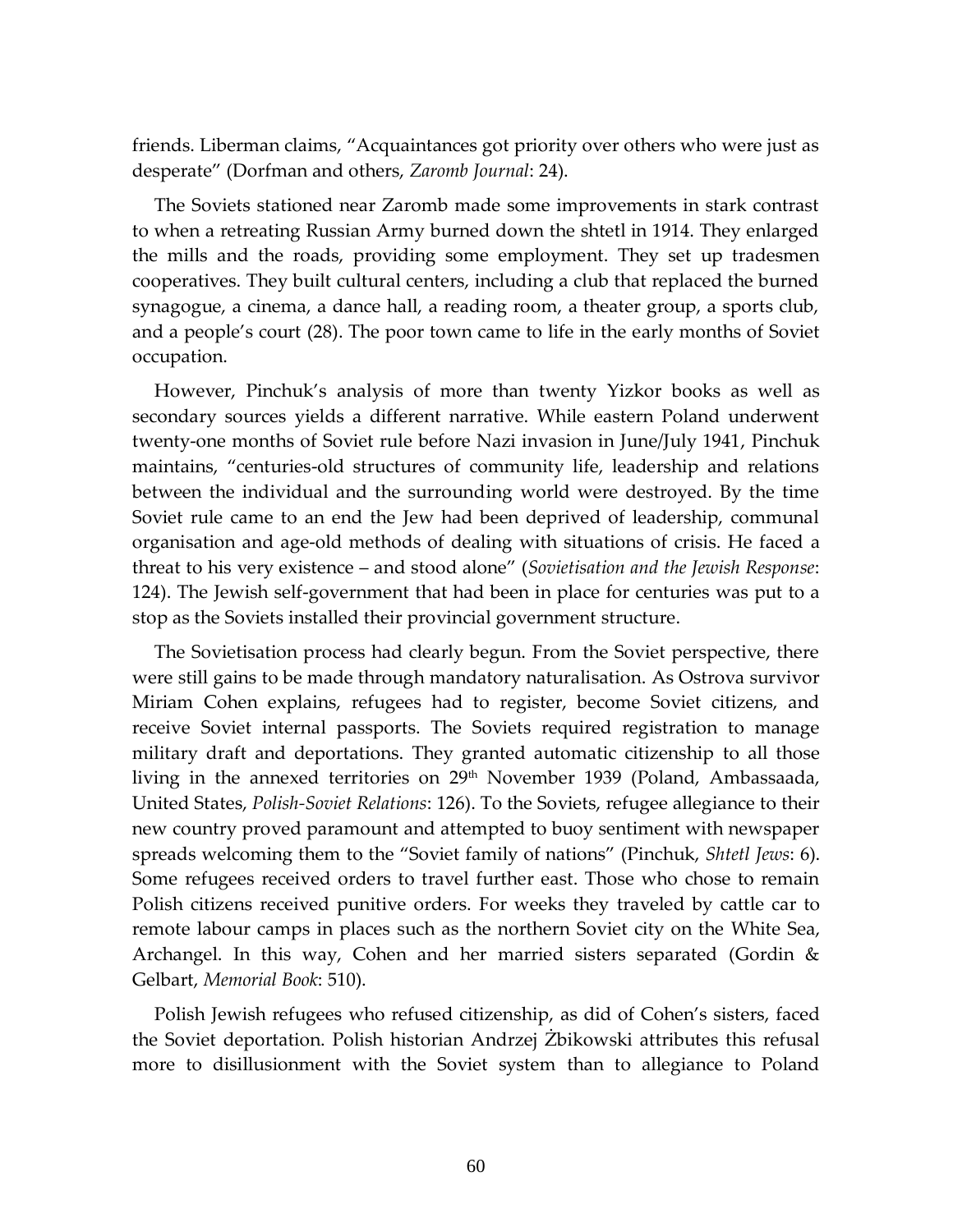(Żbikowski, *Polish Jews under Soviet Occupation*: 56). Those particularly exposed to this risk, Pinchuk argues, "showed a particular interest in the developments in the German area, had family connections across the border, had made repeated attempts to sneak through the frontier to visit relatives, and had often expressed the desire to emigrate overseas" (*Shtetl Jews*: 114). Four waves of deportations began in early February 1940 as a means of Soviet social control. A second wave initiated in mid-April 1940. A third wave in June 1940 consisted primarily of Jewish refugees from Nazi-occupied Poland (Polonsky, *The Jews in Poland and Russia*: III, 382). The first Jews to be deported were those in positions of authority within their respective Jewish communities. Pinchuk observes, "trains with thousands of Jews moved East as deportees, on the very day the German troops crossed the borders" (*Shtetl Jews*: 129).

### **The ultimate fate of those who crossed**

Ostrova survivor Awiezer Imber claims most Jews from the town went to the "refugee melting pot" of Białystok. But their relief did not last long. The Soviets ordered all refugees to leave since Białystok was only one hundred kilometres from the border. Imber believes, however, "the real reason was that the Russian administration would be arriving with their families from Russia and needed places to live" (Gordin & Gelbart, *Memorial Book*: 542), in a Slavic interpretation of Nazi *Lebensraum*. From there, Ostrovers moved to Slonim which swelled to a population of forty thousand Jews. They managed to find work or subsist on traded goods.

Operation Barbarossa changed everything. Jews on the Soviet side had to make their choices when the Nazis invaded the Soviet Union on 22 nd June 1941: Join the Red Army, flee to the east, or settle with the Germans. Pinchuk asserts, "traditionally in these regions Russia had the image of a backward, anti-semitic country, while Germany represented European culture, law and order. This image strengthened the natural tendency to stay at home, not to embark upon the unknown trail of flight and the life of a refugee" (*Shtetl Jews*: 132). Most of those who chose to flee were young people who had little to risk.

On-the-spot murders of Ostrova Jews occurred. Ghettoes were established, and some Jews entered forced labour. Others escaped into the forests and took up arms as partisans. Imber numbered among them. Most, however, perished at Treblinka, built twenty kilometres from Ostrova, as well as Auschwitz, and Majdanek.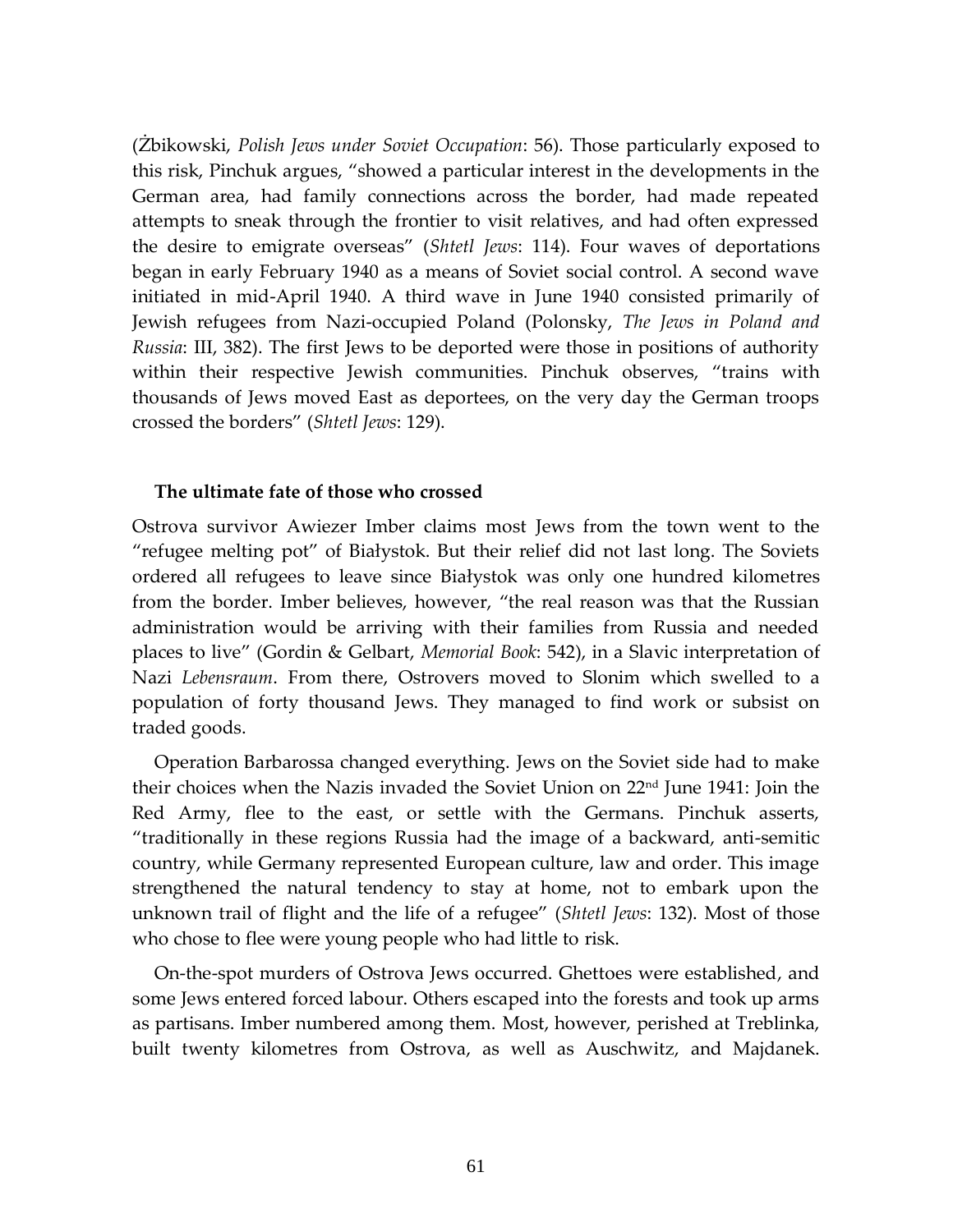Survivors tended to be those who had moved well into the Soviet interior or served as forced labour in Siberia.

While German troops advanced and the Soviet army retreated during the initial days of the campaign, borders remained highly protected, and restricted the flight of refugees eastward. Pinchuk terms this "a rather bizarre episode" (124). For example, threats of on-the-spot shooting loomed large on signs at the border station of Rodoshkevich en route to Minsk. Meanwhile, the guards themselves, not having received any new orders, saw no other choice but to refuse entry to thousands of refugees. Many refugees chose to wait out the situation in the open fields in the border villages. The delay proved to be costly for many. As Pinchuk observes, "the time wasted near the border while trying to evade the Soviet patrols was used by the German army to move further east, trapping many of the refugees or killing them by air attack" (125).

One of most burning questions is why the Nazis killed the entire Jewish populations of some towns yet forced the Jews of other towns into the Sovietoccupied zone. During an inspection tour of the occupied Polish territories, Security Police Chief Reinhard Heydrich ordered the head of Einsatzgruppe I in Kraków on 11th September 1939 to use rigorous measures to induce Jews in particular to flee to the Russian occupied territories (Curilla, *Der Judenmord*: 28). Holocaust survivor and historian Saul Friedländer asserts that on 27<sup>th</sup> September, Heydrich informed Reich Security Main Office and Einsatzgruppen heads that the Führer had authorised the expulsion of Jews from German-occupied Poland to the Soviet side (*Nazi Germany and the Jews*: 31). To get these Jews to move might require force. Holocaust historian Raul Hilberg posits that short bursts of violence against Jews, initiated in Germany and Austria, proved useful in occupied Poland to demonstrate to local authorities and Jews the need for law and order (*The Destruction of the European Jews*: I, 189). Further, Hitler indicated to advisor Alfred Rosenberg on 29th September that all Jews including those from the Reich would be "settled" in newly-gained territory between the Vistula and Bug rivers (Browning, *The Origins of the Final Solution*: 27). The goal was clear: Clear the countryside of Jews, transfer them to the cities for ghettoisation as a collection point and then to concentration camps, thereby resolving the Jewish Question and providing the much-needed *Lebensraum* for Germany (26).

This strategy was not at all clear to Mazovian Jews. Yizkor books of communities throughout the region, an often overlooked and inaccessible set of sources, can provide eyewitness accounts while archival records may also prove useful if they exist. However, distinguished Jewish historian Jacob Shatzky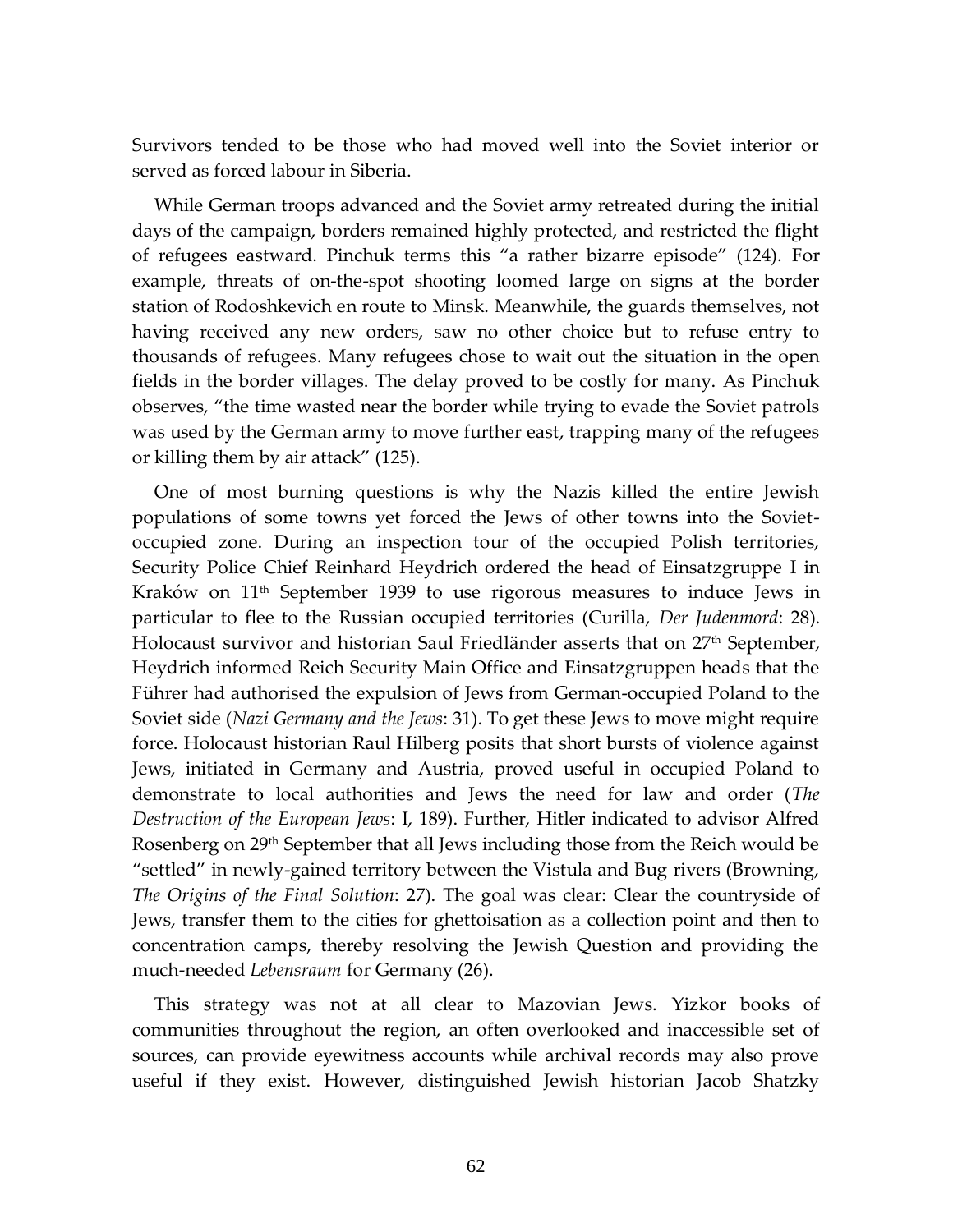condemns the Zaromb memorial book in particular. While he applauds the historical narrative in the "Destruction of Zaromb" chapter, he finds the remaining pages "no more than a collection of small, incidental, and simple articles," claiming that for the most part, Yizkor book editors had no qualifications to serve as editors. Yet, this source, like other Yizkor books, does "have a positive effect on our historical perspective and on the realistic approach to the past" (*Review of Yizker Books*: Chapter 4). It becomes quite clear that most researchers do not consult memorial books as a source. Writing scholar Rosemary Horowitz historicises these grass-roots books. Typically, the *landsmanshaft* for a community, e.g., United Zaromber Relief, collected articles, essays, and other contributions from its membership. Horowitz asserts that these books maintain the communal recordkeeping practice as a final volume. She also believes few scholars have attempted to analyze or write about these town histories, because there are so many towns. She posits, "the basic responsibility for writing the history of the destroyed town seems to have shifted from scholars to descendants from the place" (*Memorial Books of Eastern European Jewry*: Chapter 1). Volunteer Jewish genealogists have been working to fund and produce Yizkor book English translations, making these rich sources more accessible for researchers. To respond to the questions of the role played by the Mazovian no-man's land wedged between the Nazi and Soviet territories, Yizkor book accounts provide the micro-level details and secondary sources provide the macro-level context to frame the accounts. As Pinchuk shows, these books paint a portrait of Jewish movement, hesitation, denial, and justification during tough times. They give the feet-on-the-street perspective of war.

The decision to cross or not cross the border in the first three months of Nazi and Soviet occupation of Poland had longer-term consequences for the Jews of Ostrova. Caught between the vacillating trust and distrust between Germany and the USSR as well as in the forests of no man's land, no single solution proved to be the safest one. A family's or individual's decision to stay or leave was based on available information at that time and in that place without any possible frame of reference to foresee the future. They carefully chose the path that represented to them a lesser evil. In the Polish shtetl, a typical Jewish family had long roots and many branches. So many could not bear to leave their ancestral homes. Complicating the decision were long-held stereotypes of a civilised Germany and a barbarian Russia. In the generations affected by the occupation, memories of World War I and the occupation during those years blurred the realities of the new war. In both Ostrova and Zaromb, the retreating Russian Army torched buildings while residents hid in their attics and cellars. As the Russians left, the townspeople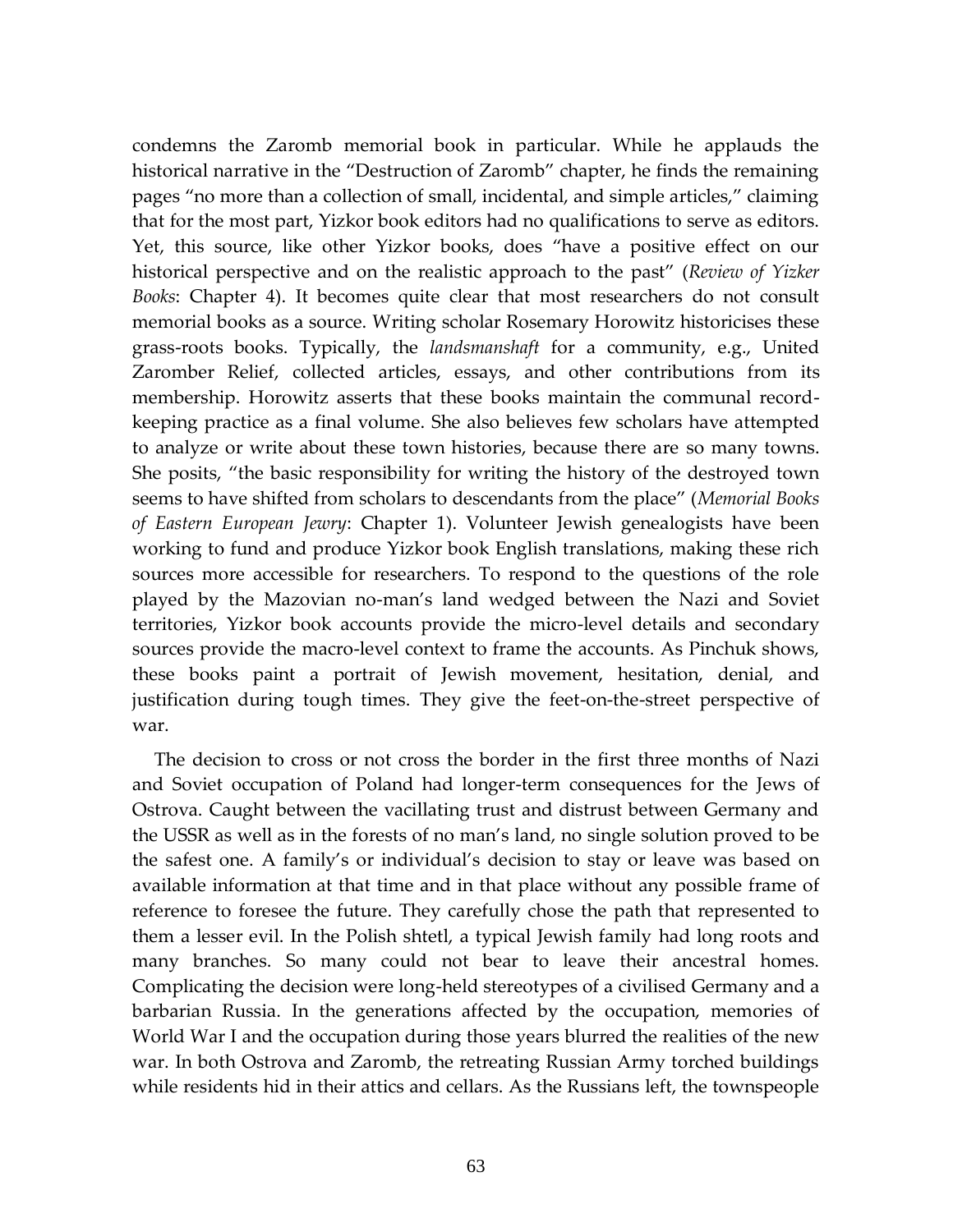crawled out from their hiding places and welcomed the Germans. Such memories proved difficult to repudiate.

Icchok Pryzant did not cross the border. He, his wife, and children appear in the Ostrova Yizkor book's necrology. His brother, Yankel Dovid, took a Soviet train east and temporarily resettled in Uzbekistan-Bukhara. After the war, he and his family returned to Poland. Deciding there was nothing left for them there, they created new lives for themselves in Palestine. It is unknown whether Yankel Dovid ever informed his younger brothers in America of his survival. However, the granddaughters of Yankel Dovid and younger brother Avram Mendel (Max) crossed the no man's land of time. They discovered each other in 1997 with the help of the now-defunct Bureau of Missing Relatives in Israel.<sup>10</sup>

# **Illustrations**



A hand-drawn map in the Zaromb Yizkor book also appears in the Ostrova book, conveying that such maps were rare. As the map indicates, the Bug River did not bifurcate the Nazi and Soviet territories in this part of Mazovia.

Source: Z. N. Dorfman, N. Lava, Z. Rumianek, and Moshe Shtarkman, eds., *Zaromb* – *L'zikron olam: Di Zaromber Yidn Vas Zaynen Umgekumen – el Kedosh Hashem* (Brooklyn, NY: United Zaromber Relief, 1947), 15. English-language labels added.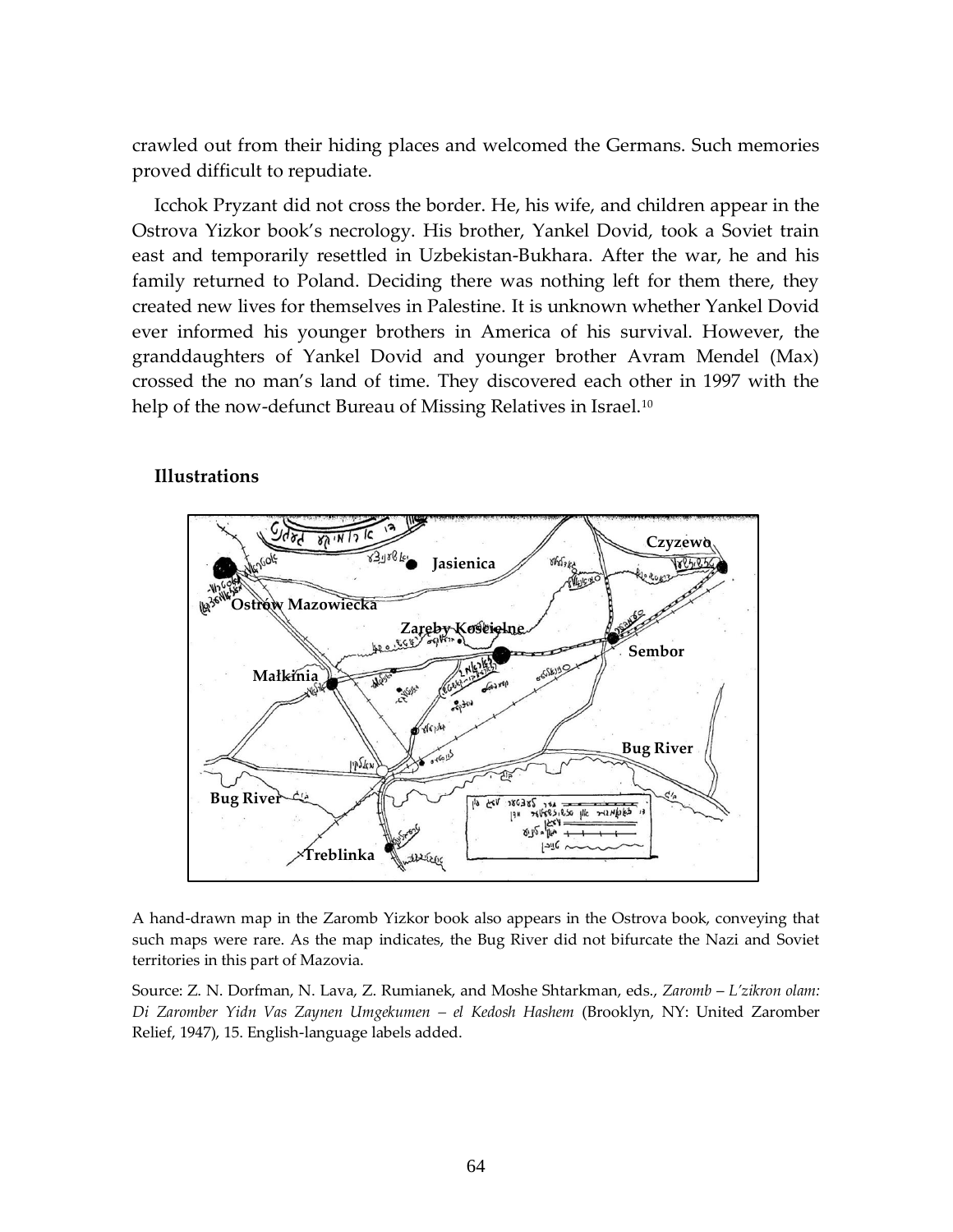

A Jewish family crosses the border near Ostrów Mazowiecka, 1939 (courtesy Stanley Diamond and Hubert Family)

# **References**

#### **Primary sources**

- Dorfman, Z. N., N. Lava, Z. Rumianek, and Moshe Shtarkman, eds. *Zaromb Journal* [L'zikron olam: Di Zaromber Yidn Vas Zaynen Umgekumen – el Kedosh Hashem]. Translated by Shulamit Friedman. Unpublished.
- Fajgman, Dora. Interview 43725. *Visual History Archive, USC Shoah Foundation*. 30 April 1998 by Helen Gries (accessed 17 Jun 2019).
- General Sikorski Historical Institute. *Documents on Polish-Soviet Relations, 1939- 1945, Volume 1: 1939-1943*. London, UK: Heinemann, 1961.
- Gordin, Abe and M. Gelbart, eds. *Memorial Book of the Jewish Community of Ostrów Mazowiecka*. New York: JewishGen, 2013.

Hubert Family. "Remembrances of the Years of Occupation." N.d., unpublished.

- Joint Distribution Committee (JDC) Archives. Collection 1933-1944, file #873.
- Mishna, Max. Interview 39710. *Visual History Archive, USC Shoah Foundation*. 1 April 1998 by Valda Levin (accessed on 17 Jun 2019).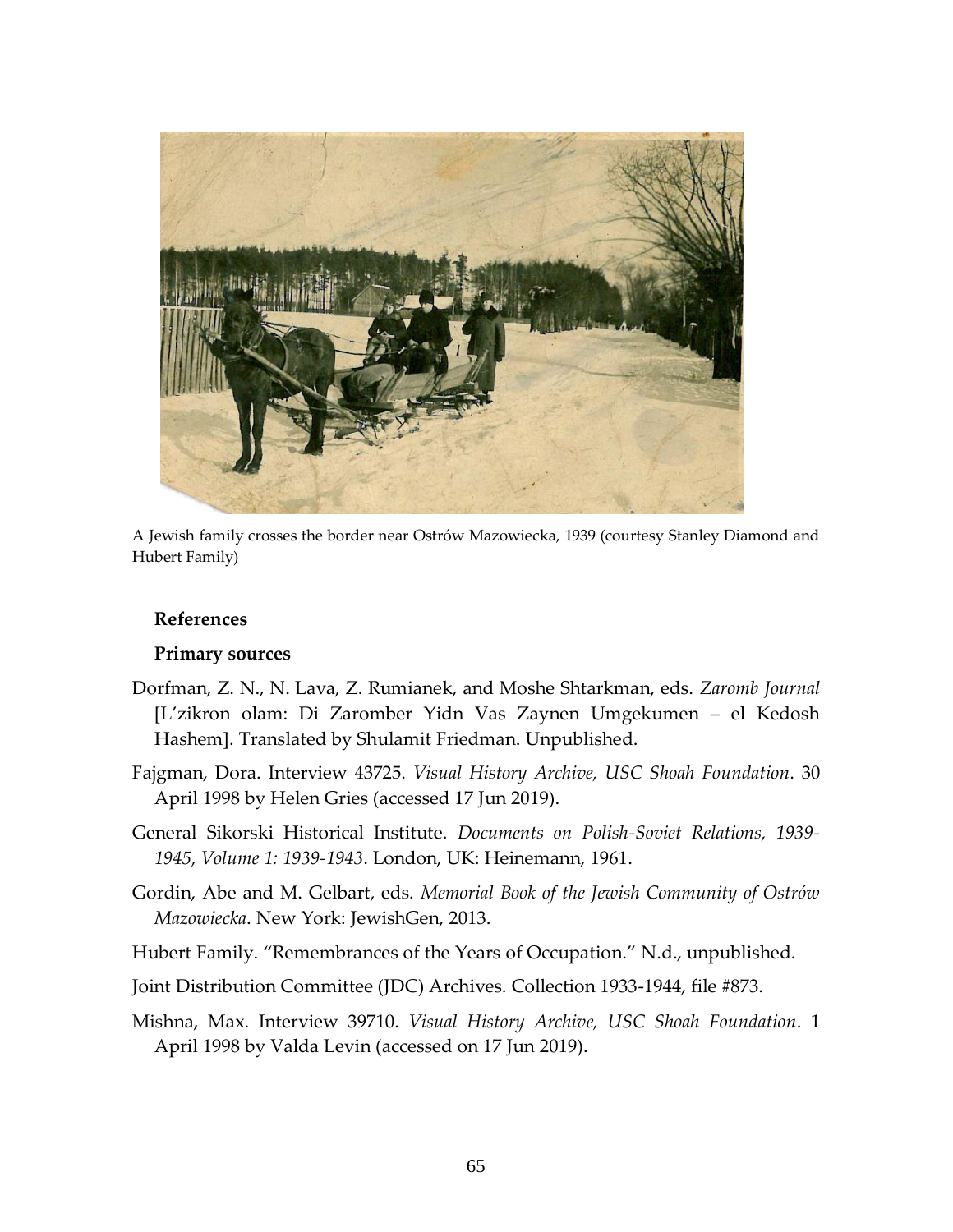- Poland. Ambassada. United States. *Polish-Soviet Relations, 1918-1943: Official Documents Issued by the Polish Embassy in Washington by Authority of the Government of the Republic of Poland*. Washington, DC: U.S. Government Printing Office, 1943.
- Ron-Fisherman, Shoshana. Interview 10719. *Visual History Archive, USC Shoah Foundation*. 3 Jan 1996 by Ann Lamet (accessed on 17 Jun 2019).
- U. S. Department of State. *Documents on German Foreign Policy, 1918-1945, from the Archives of the German Foreign Ministry, Volume 8, Series D*. Washington, DC: U.S. Government Printing Office, 1954.

#### **Secondary sources**

- Browning, Christopher. *The Origins of the Final Solution. The Evolution of Nazi Jewish Policy, September 1939-March 1942*. Omaha, NE: University of Nebraska Press, 2004.
- Curilla, Wolfgang. *Der Judenmord in Polen und die deutsche Ordnungspolizei 1939- 1945*. Paderborn: Ferdinand Schöningh, 2011.
- Dorfman Z. N. and others. *L'zikron olam. Di Zaromber Yidn Vas Zaynen Umgekumen – el Kedosh Hashem.* Brooklyn, NY: United Zaromber Relief, 1947.
- Grabowski, Jan. *Hunt for the Jews. Betrayal and Murder in German-Occupied Poland*. Bloomington & Indianapolis, IN: Indiana University Press, 2013.
- Gross, Jan Tomasz. *Sovietisation of Western Ukraine and Western Byelorussia*. In *Jews in Eastern Poland and the USSR, 1939-46*. Ed. by Norman Davies and Antony Polonsky. New York: St. Martin's Press, 1991. 60-76.
- Hilberg, Raul. *The Destruction of the European Jews*. 3rd ed. New Haven, CT: Yale University Press, 2003.
- Horowitz, Rosemary, ed. *Memorial Books of Eastern European Jewry. Essays on the History and Meanings of Yizker Volumes*. Jefferson, NC: McFarland Press, 2011. Kindle Edition.
- Levin, Dov. *The Lesser of Two Evils. Eastern European Jewry under Soviet Rule, 1939- 1941*. Translated by Naftali Greenwood. Philadelphia, PA: Jewish Publication Society, 1995.
- Pinchuk, Ben-Cion. *Shtetl Jews under Soviet Rule. Eastern Poland on the Eve of the Holocaust*. Cambridge, MA: Basil Blackwell, 1990.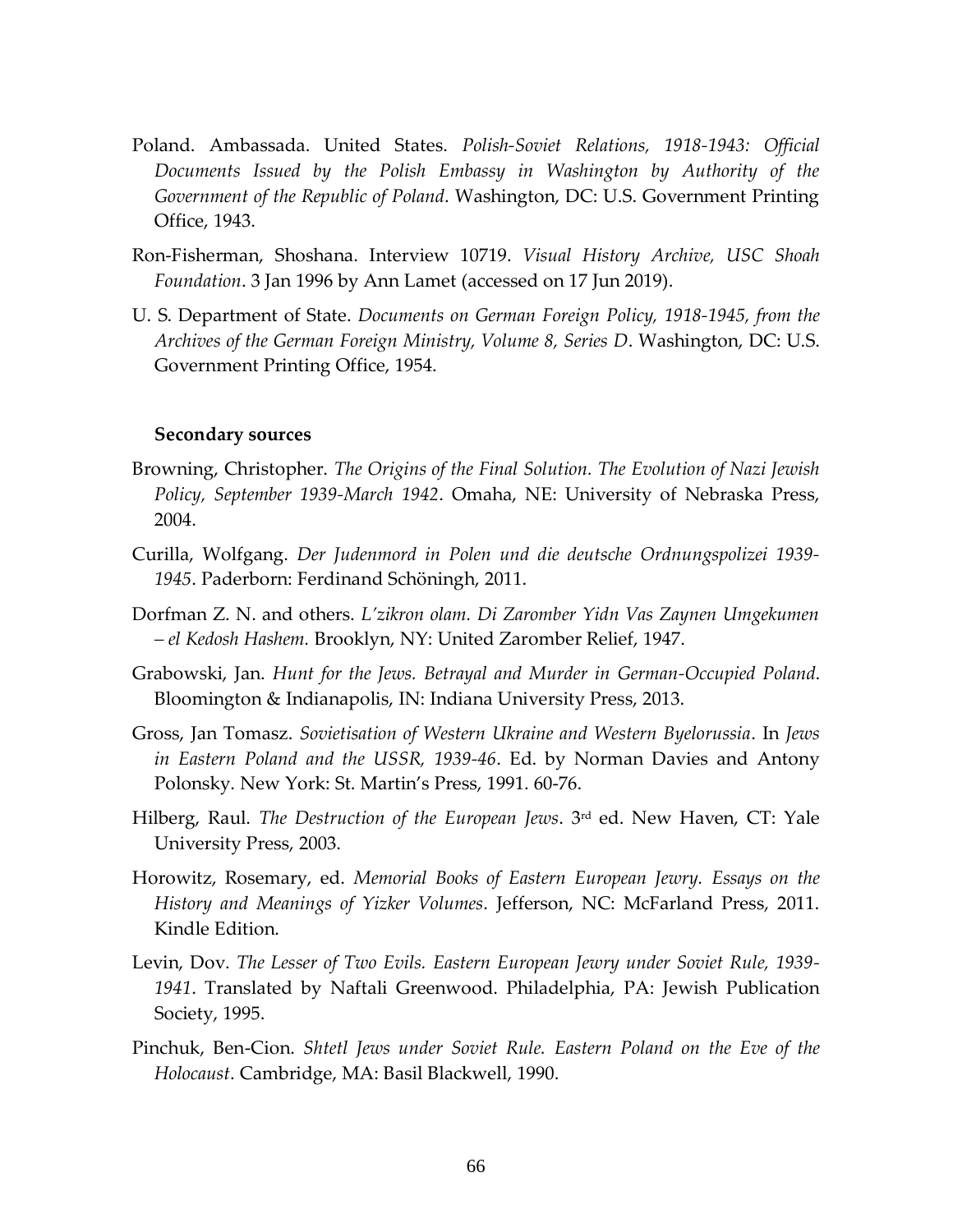――――. *Sovietisation and the Jewish Response to Nazi Policies of Mass Murder*. In *Jews in Eastern Poland and the USSR, 1939-46*. Ed. by Norman Davies and Antony Polonsky. New York: St. Martin's Press, 1991. 124-137.

- Pohl, Dieter. *War, Occupation and the Holocaust in Poland*. In *Historiography of the Holocaust*. Ed. by Dan Stone. New York: Palgrave Macmillan, 2005. 88-119.
- Polonsky, Antony. *The Jews in Poland and Russia: Volume III, 1914 to 2008*. Oxford, UK and Portland, OR: The Littman Library of Jewish Civilization, 2012.
- Roth, Markus and Annalena Schmidt. *Judenmord in Ostrow Mazowiecka. Tat und Ahndung*. Berlin: Metropol, 2013.
- Shatsky, Jacob. *Review of Yizker Books – 1953*. In *Memorial Books of Eastern European Jewry. Essays on the History and Meanings of Yizker Volumes*. Ed. by Rosemary Horowitz. Jefferson, NC: McFarland Press, 2011. Chapter 4. Kindle Edition.
- Sierkirski, Maciej. *The Jews in Soviet-Occupied Eastern Poland at the End of 1939: Numbers and Distribution*. In *Jews in Eastern Poland and the USSR, 1939-46*. Ed. by Norman Davies and Antony Polonsky. New York: St. Martin's Press, 1991. 110- 115.
- Yad Vashem's *Encyclopedia of Jewish Communities: Poland, Vol. IV*. Jerusalem: Yad Vashem, 1989.
- Żbikowski, Andrzej. *Polish Jews under Soviet Occupation, 1939-1941: Specific Strategies of Survival*. In *Contested Memories. Poles and Jews During the Holocaust and Its Aftermath*. Ed. by Joshua D. Zimmerman. New Brunswick, NJ: Rutgers University Press, 2002. 54-68.

 $\overline{a}$ 

<sup>&</sup>lt;sup>1</sup> Ostrów Mazowiecka and Zaręby Kościelne are actually located on the same side of the Bug River. See map.

<sup>&</sup>lt;sup>2</sup> For these and other destinations, see Gordin and Gelbart, Eyewitnesses chapter, 497-632.

<sup>&</sup>lt;sup>3</sup> Widelec had resettled in New York by 1946. He wrote a four-week diary detailing the events of the fall of 1939.

<sup>4</sup> The USHMM has five photographs of these executions of Ostrova's last Jews.

<sup>5</sup> Pinchuk's source is the Ostrołęka Yizkor book, *Sefer kehilat Ostroleka*, published in Tel Aviv in 1963. See also Yad Vashem's *Encyclopedia of Jewish Communities:* 151-152 and "Brok," translated by Ada Holtzman, https://www.jewishgen.org/yizkor/pinkas\_poland/pol4\_00151.html (accessed on 17th December 2018).